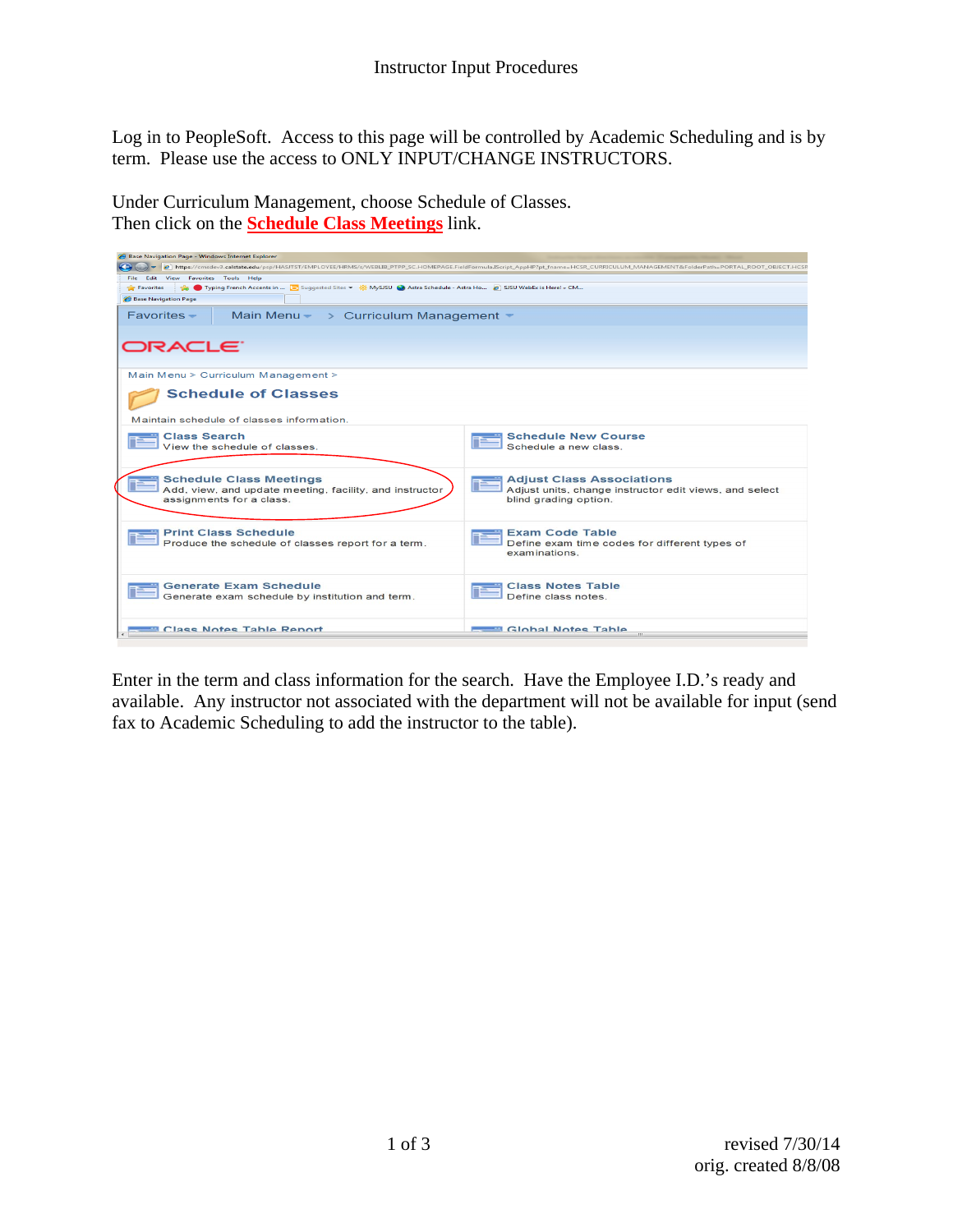Enter in the instructor Employee I.D., tab to ACCESS and select Approve.

When changing or removing an instructor, remember to delete the row, save, then add the new Employee I. D., select Approve and Save. If you do not do this, an error will occur and the information will not be saved.

| Schedule Class Meetings                      |                           |                                     |                                                              |                                                                                         |                                 |
|----------------------------------------------|---------------------------|-------------------------------------|--------------------------------------------------------------|-----------------------------------------------------------------------------------------|---------------------------------|
| $Favorites -$                                |                           |                                     |                                                              | Main Menu - > Curriculum Management - > Schedule of Classes - > Schedule Class Meetings |                                 |
|                                              |                           |                                     |                                                              |                                                                                         |                                 |
| ORACLE <sup>.</sup>                          |                           |                                     |                                                              |                                                                                         |                                 |
|                                              |                           |                                     |                                                              |                                                                                         |                                 |
| <b>Enrollment Cntrl</b><br><b>Meetings</b>   | Exam                      |                                     |                                                              |                                                                                         |                                 |
| <b>Course ID:</b>                            | 005906                    |                                     | <b>Course Offering Nbr:</b>                                  | $\blacktriangleleft$                                                                    |                                 |
| <b>Academic Institution:</b>                 | San Jose State University |                                     |                                                              |                                                                                         |                                 |
| Term:                                        | <b>Fall 2014</b>          | Undergrad                           |                                                              |                                                                                         |                                 |
| <b>Subject Area:</b>                         | <b>HPRF</b>               |                                     | <b>Health Professions</b>                                    |                                                                                         |                                 |
| <b>Catalog Nbr:</b><br><b>Class Sections</b> | 100W                      |                                     | <b>Writing Workshop</b>                                      |                                                                                         |                                 |
|                                              |                           |                                     |                                                              |                                                                                         |                                 |
| Session:                                     | $\mathbf{1}$              | Regular Academic Session            |                                                              | Class Nbr: 49280 Class APDB Mapping Values                                              |                                 |
| <b>Class Section:</b>                        | 11                        | <b>Component: Seminar</b>           |                                                              | Event ID: 000131141                                                                     |                                 |
| <b>Associated Class:</b>                     | Units:<br>11              | 3.00                                |                                                              | <b>Associated Class Attributes</b>                                                      |                                 |
| <b>Meeting Pattern</b>                       |                           |                                     |                                                              | Find   View All                                                                         | First $\Box$ 1 of 1 $\Box$ Last |
| <b>Facility ID</b>                           | <b>Capacity Pat</b>       | <b>Mtg Start Mtg End</b><br>M       | s<br><b>S</b><br>w<br>F<br>т.                                | *Start/End Date                                                                         | $+$ $-$                         |
| MH322                                        | $35$ TR $\sqrt{Q}$        | 12:00PM 1:15PM                      | $\overline{\mathbf{v}}$<br>$\overline{\mathbf{v}}$<br>$\Box$ | 08/25/2014 31 12/10/2014 31                                                             |                                 |
|                                              |                           | <b>Free Format</b>                  |                                                              |                                                                                         |                                 |
| MH 322                                       | Topic ID:                 | <b>Topic:</b>                       |                                                              |                                                                                         |                                 |
|                                              |                           | Print Topic On Transcript           |                                                              | Contact Hours Check for Open Seats                                                      |                                 |
|                                              |                           |                                     |                                                              | <b>Meeting APDB Mapping Values</b>                                                      |                                 |
| <b>Instructors For Meeting Pattern</b>       |                           |                                     |                                                              |                                                                                         |                                 |
| Assignment                                   | Workload                  | *Instructor                         |                                                              |                                                                                         |                                 |
| ID                                           | <b>Name</b>               | Print<br>Role                       | <b>Access</b>                                                | Empl<br>Rcd#<br><b>Job Code</b><br>Contact                                              |                                 |
|                                              |                           | $\overline{\mathbf{v}}$<br>Prim Ins |                                                              | $\circ$                                                                                 | $+$<br>$\overline{\phantom{0}}$ |

This is all you should be doing on the Assignment tab at this time. If the class has multiple instructors, please proceed to the next tab (Workload) to adjust the %.